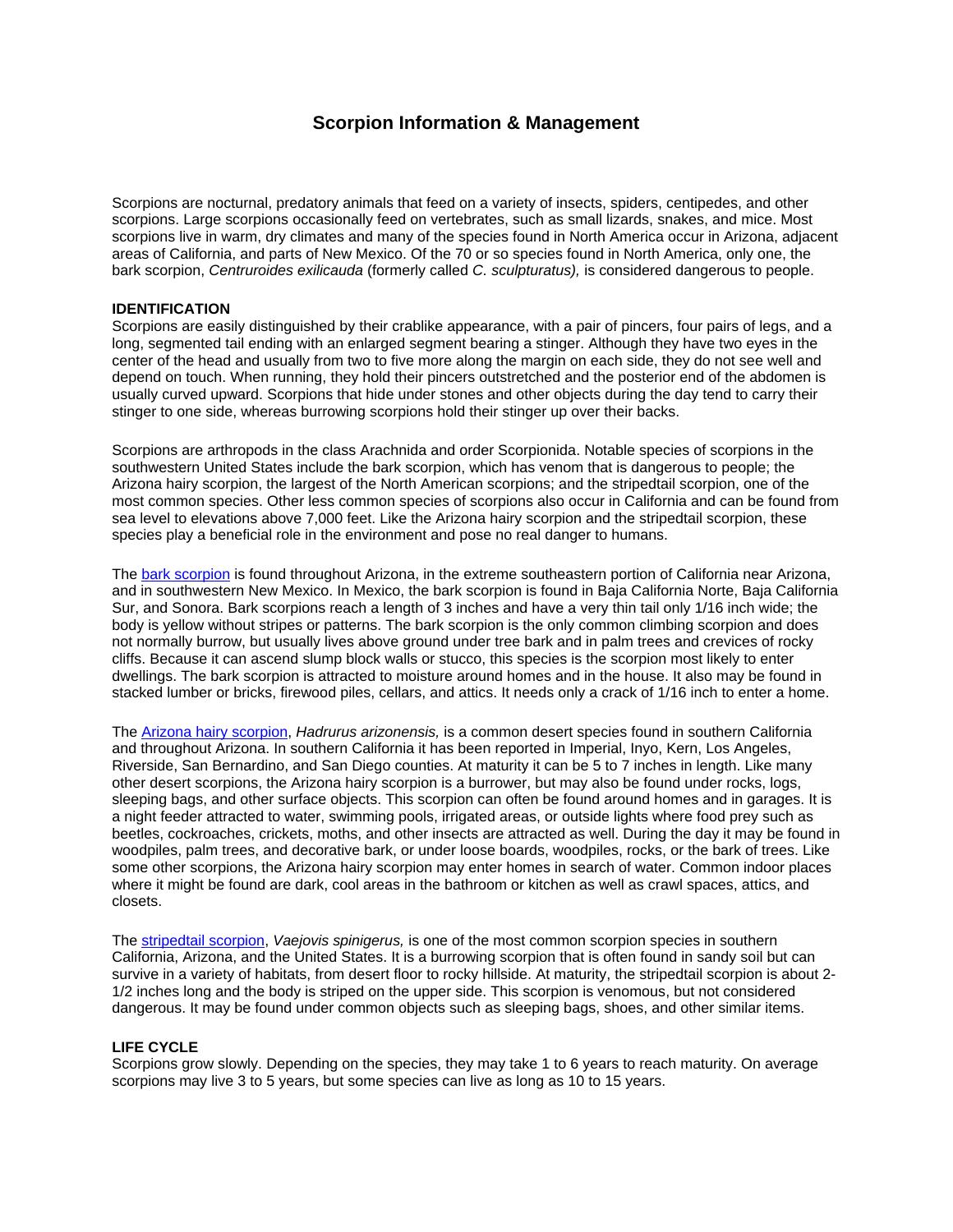Scorpions have an interesting mating ritual. The male grasps the female's pincers with his and leads her in a courtship dance that may last for several hours. The exact nature of this courtship dance varies from one species to the next. In general, the male deposits a sperm packet and maneuvers the female over it. The sperm packet is drawn into the female's genital opening located near the front on the underside of her abdomen. The female stores the sperm packet, and the sperm is later used to fertilize her eggs. After mating, unless he is quick and able to escape, the male is often eaten by the female.

Once the female is impregnated, the gestation period may last several months to a year and a half depending on the species. A single female may produce 25 to 35 young. Scorpions are born live and the young climb onto their mother's back. The young scorpions remain on their mother's back until their first molt. They assume an independent existence once they leave their mother's back. Scorpions molt five or six times until they become full-grown adults.

Scorpions generally hunt at night and use their stinger to paralyze prey. However, if the scorpion is strong enough to overpower its prey, instead of injecting its venom, it will simply hold the prey and eat it alive. This conserves venom, which can take up to 2 weeks to regenerate, during which time the scorpion's main defense is inactive.

Outdoors during the day, scorpions hide in burrows or debris, under wood, stones, or tree bark, and under floors of buildings in crawl spaces. Indoors scorpions may be found in cracks and crevices of woodwork, behind baseboards, in closets and attics, and inside walls. Scorpions gain entry into buildings through poorly sealed doors and windows, cracks in foundations, attic vents that are not properly screened, and through plumbing and other openings.

## **IMPACT**

The effect of a scorpion's sting depends primarily on the species of scorpion involved. The sting of scorpions in *Vaejovis* and *Hadrurus* genera is usually no more serious than stings of ants, bees, or wasps, unless a person has an allergic reaction. Normal reactions include an immediate intense, localized, burning sensation, with little redness or swelling; symptoms usually subside after about 30 minutes. The sting of a bark scorpion, however, can be serious, producing severe pain and swelling at the site of the sting, numbness, frothing at the mouth, difficulty breathing, respiratory paralysis, muscle twitching, and convulsions. These symptoms are signs for the need of immediate medical attention. Especially at risk are children and the elderly. In California, the bark scorpion occurs only in the extreme southeastern part of the state, along the Arizona border.

Anyone stung by a bark scorpion or experiencing an allergic reaction to a sting should seek medical attention. Keep the sting victim calm and relaxed, and do not allow the consumption of alcohol or other sedatives. It may be helpful to apply pressure compression as well as an ice pack to the sting site. Capture the scorpion for identification if you can do it without risking your safety. Antivenins are available to treat severe reactions to stings.

Death from scorpion sting is rare because stinging encounters are uncommon and antivenin is effective. During a 10-month period in the southwest, physicians reported 1,573 cases of scorpion stings. The last reported death in Arizona, where scorpions are common, was in 1948.

#### **MANAGEMENT**

To prevent stinging encounters with scorpions, do not leave shoes, boots, clothing items, or wet towels outdoors where scorpions can hide. Shake towels around the swimming pool and shake all clothing and shoes before putting them on. Wear gloves when working in the yard. Wear shoes outdoors, especially during the evening hours. A portable black light may be used to survey for scorpions in and around the home. Scorpions glow brightly under black light and are therefore easily found and removed.

#### *How to Safely Capture a Scorpion*

Scorpions can be captured by placing a quart-sized glass jar over the scorpion and sliding a sheet of heavy construction paper under the jar, thus trapping the scorpion. With the sheet of paper securely over the mouth of